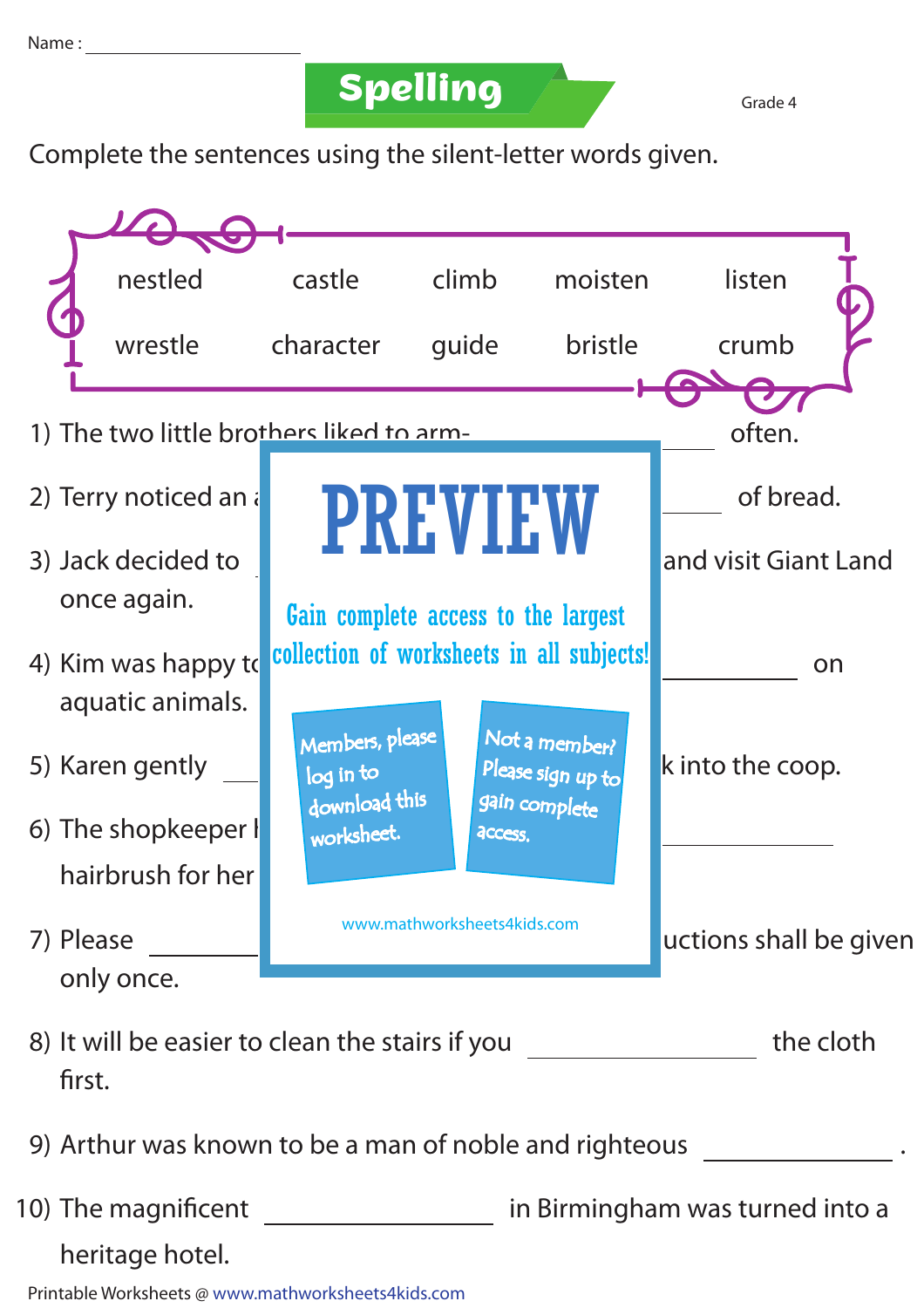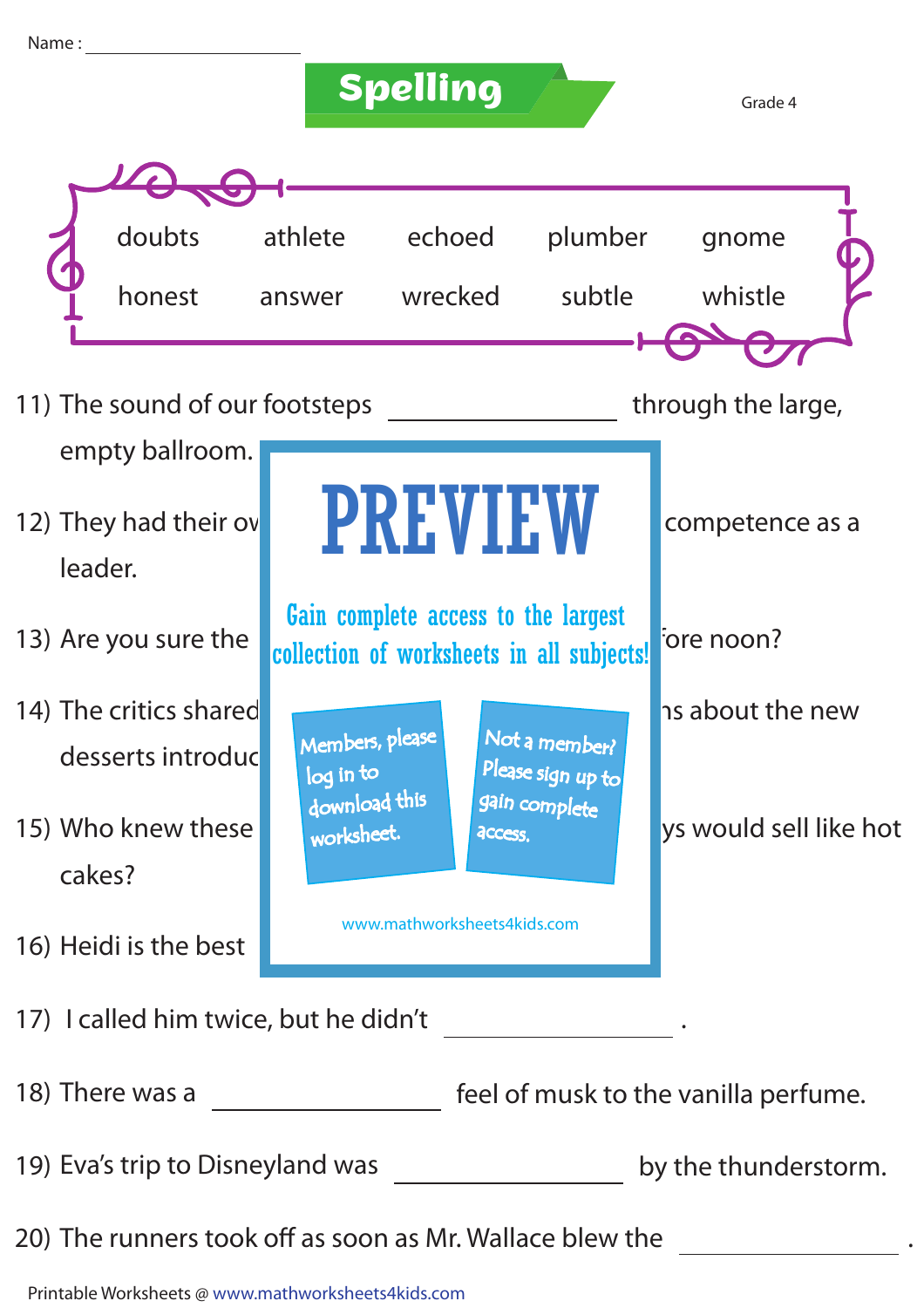

10) The magnificent **castle** in Birmingham was turned into a heritage hotel.

Printable Worksheets @ www.mathworksheets4kids.com